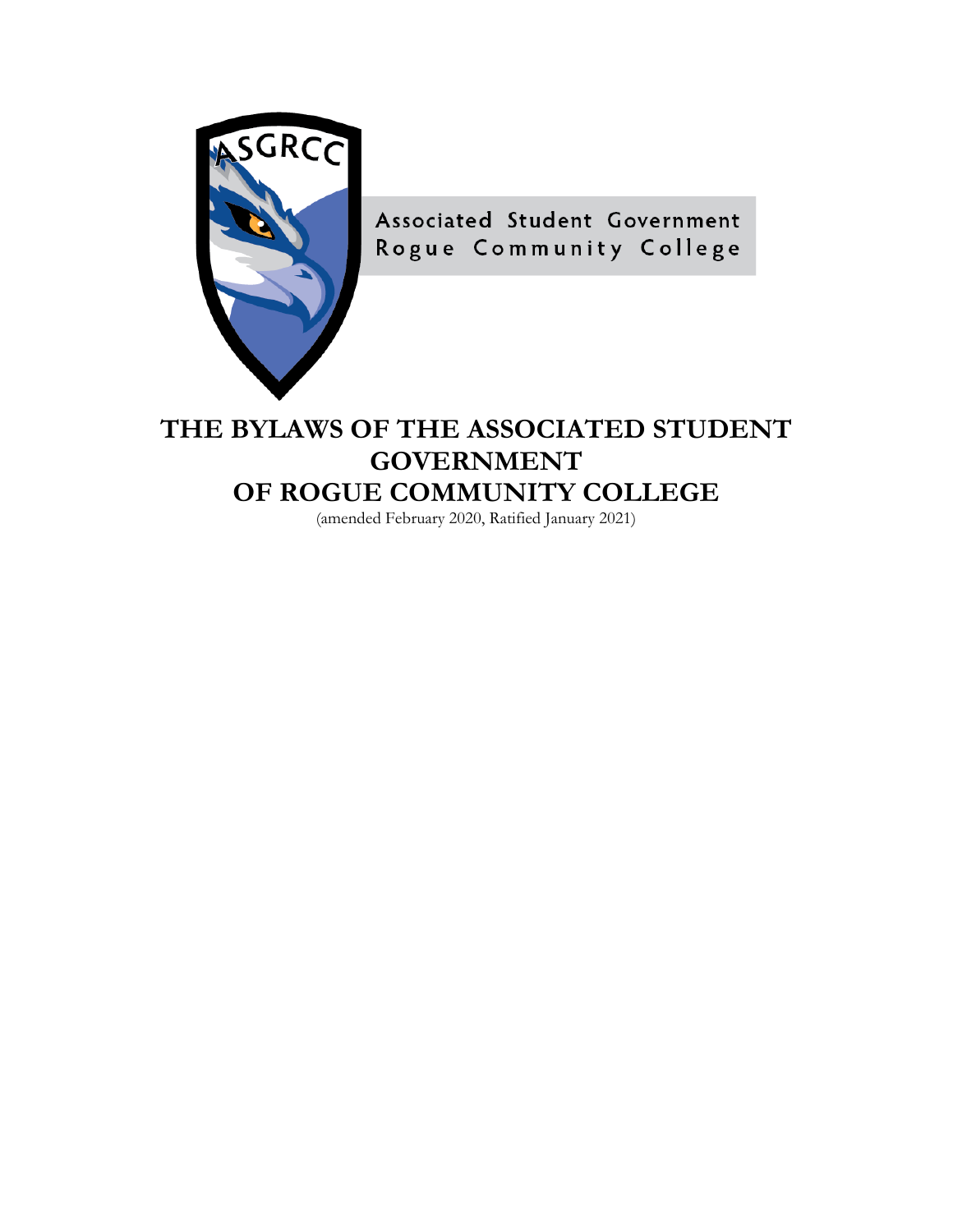| Table of Contents                                               |    |
|-----------------------------------------------------------------|----|
|                                                                 |    |
|                                                                 |    |
|                                                                 |    |
|                                                                 |    |
|                                                                 |    |
|                                                                 |    |
|                                                                 |    |
|                                                                 |    |
|                                                                 |    |
|                                                                 |    |
|                                                                 |    |
|                                                                 |    |
|                                                                 |    |
|                                                                 |    |
|                                                                 |    |
| <b>ARTICLE XVI STUDENT RIGHTS AND RESPONSIBILITIES  12</b>      |    |
| <b>ARTICLE XVII REMOVAL FROM OFFICE, INITIATIVE, RECALL AND</b> |    |
| <b>REFERENDUM</b>                                               | 12 |
|                                                                 | 14 |
|                                                                 |    |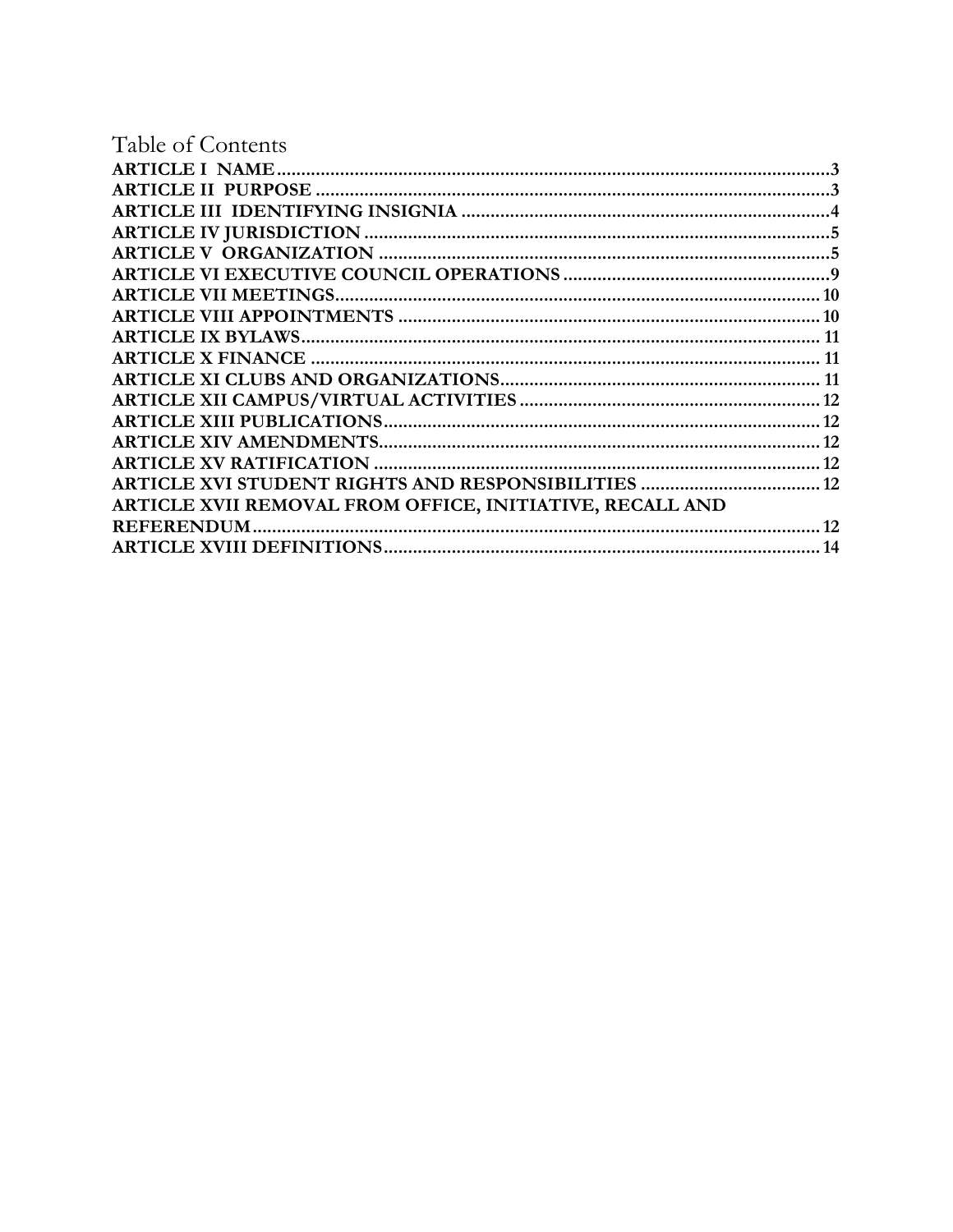# **THE BYLAWS OF THE ASSOCIATED STUDENT GOVERNMENT of ROGUE COMMUNITY COLLEGE**

(amended February 2020, Ratified January 2021)

# <span id="page-2-0"></span>**ARTICLE I NAME**

**Section 1.0** "The Associated Student Government of Rogue Community College" This article is complete as stipulated in the Constitution.

# <span id="page-2-1"></span> **ARTICLE II PURPOSE**

#### **Section 1.0 Sound Academic Environment**

ASGRCC shall strengthen and maintain a sound academic environment in the following ways:

#### Section 1.1 **Campus Committee Attendance and Student Representation**

College President or the ASGRCC Advisors and/or Director. Student representatives may serve on any standing committee at the invitation of the

#### Section 1.2 Board of Education Attendance and Student Representation

 to this objective, and lobby in the best interests of the students of RCC as needed. Section 1.3 **Represent Students with Academic Grievances**  The Student Body President shall attend Board of Education meetings or send a student in their place to present a student report, remain current on topics that relate

#### Section 1.3

 An officer of the ASGRCC team may represent any student with related course or instructor concerns to the Instructional Office and/or Student Services in the grievance process. An ASGRCC advisor may attend with the student(s) as requested by student(s).

#### **Section 2.0 Administrative and Community Student Representation**

ASGRCC shall provide student representation to the administration and the community in the following ways:

#### Section 2.1 **Initiating Meetings**

 Student Body President is unable to meet with administration an ASGRCC council representative may attend in their place. The Student Body President shall remain available for meetings with college administrators and initiate such meetings when advantageous to the objective of student representation or any other objective of the ASGRCC. In the event the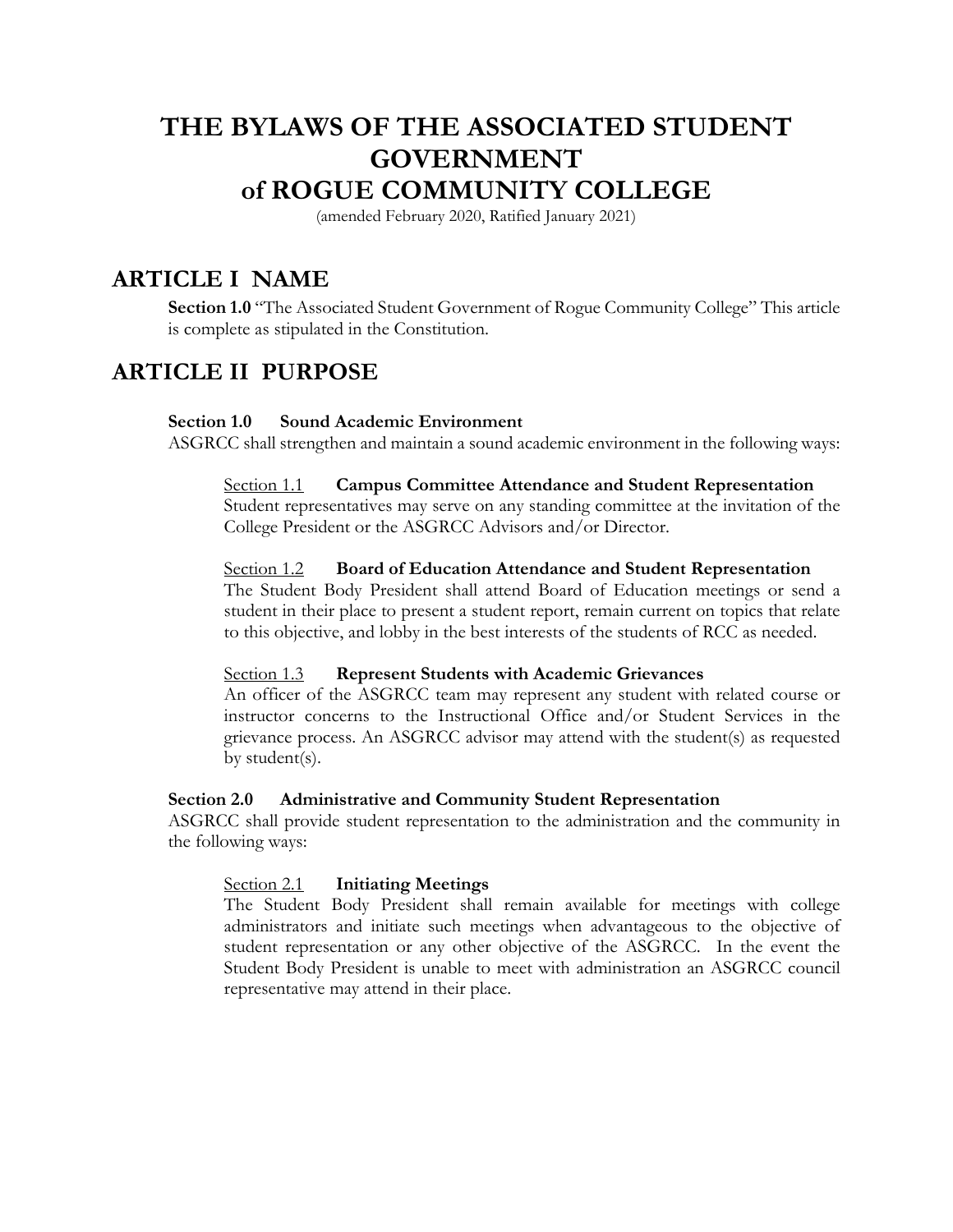#### Section 2.2 **Requested Representation or Statement**

 deemed appropriate by the Executive Council. The Student Body President shall be the official representative to the community. They shall attend or designate another student representative to attend any community function where an ASGRCC Representative and/or statement is requested, or when

#### **Section 3.0 Development of Character and Leadership**

 ASGRCC shall create the opportunity for the development of character and leadership skills in the following ways:

#### **Section 3.1 Organizations**

The ASGRCC shall formally recognize and support student and staff organizations within the college that allow for the development of character and leadership skills that coincides with the college's mission and the [student code of conduct.](https://web.roguecc.edu/board-policies/ap-5500-standards-student-conduct) 

#### **Section 3.2 Education**

 outlets to promote academic success and student engagement. The ASGRCC shall provide students with educational opportunities through in person and/or virtual events, workshops, seminars, and/or other appropriately deemed

## **Section 3.3 Leadership**

The ASGRCC shall maintain the Association as a means for the development of character and leadership through civic engagement, experience, instruction, workshop/seminar participation and relevant political education.

#### **Section 4.0 Social and Cultural Enrichment**

The ASGRCC shall provide programs for the social and cultural enrichment of students in the following ways:

#### **Section 4.1 Cultural Activities and Clubs**

 budget. The ASGRCC shall offer related on campus and/or virtual events, as possible, through the use of campus activities, campus support, and Clubs line items in the ASGRCC

#### **Section 5.0 Self-Governing Structure**

The ASGRCC shall provide students with a self-governing structure in the following ways:

#### **Section 5.1 Constitution and Bylaws**

 ASGRCC Constitution and Bylaws. The ASGRCC shall conduct regular business meetings that adhere to the current

#### **Section 5.2 Parliamentary Procedure**

 in the most recent edition of Roberts Rules of Order and/or consensus. The ASGRCC shall conduct business in accordance with parliamentary law as outlined

# <span id="page-3-0"></span> **ARTICLE III IDENTIFYING INSIGNIA**

**Section 1.0** This article is complete as stipulated in the Constitution.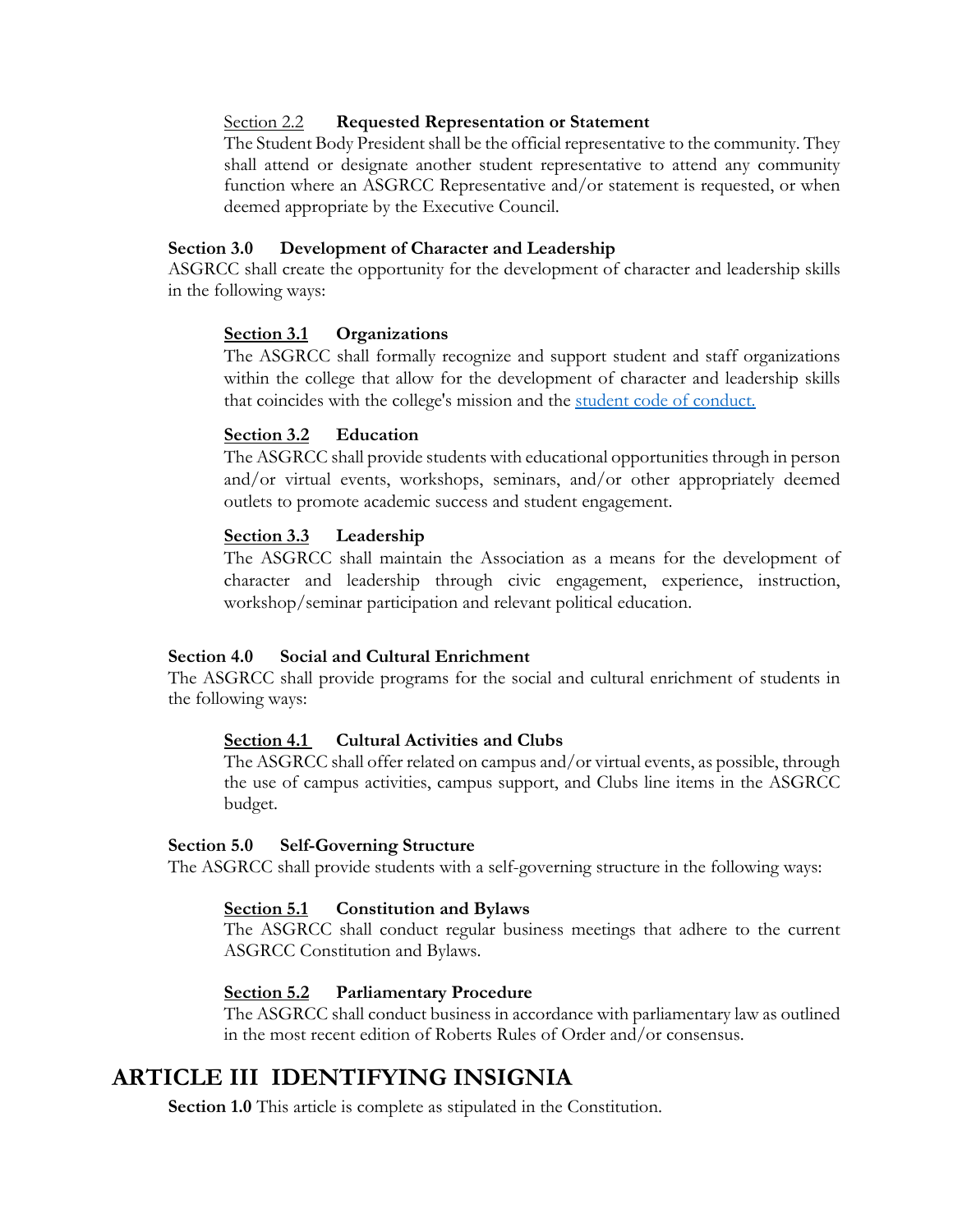# <span id="page-4-0"></span>**ARTICLE IV JURISDICTION**

**Section 1.0** This article is complete as stipulated in the Constitution.

# <span id="page-4-1"></span>**ARTICLE V ORGANIZATION**

#### **Section 1.0 Membership**

## **Section 1.1 Ex-Officio members**

- A. Advisors to the ASGRCC Executive Council are the standing Ex-Officio members of the ASGRCC.
- B. The ASGRCC Executive Council may appoint volunteers to serve in an Ex-Officio capacity on an "as needed" basis.
- ASGRCC. C. Ex-Officio members may be requested to speak on business issues of the
- to all other rights and privileges as other members of the ASGRCC D. With the exception of voting privileges, Ex-Officio members are entitled Executive Council.

#### **Section 1.2 Honorary members**

 requirements, selection and award process of honorary membership shall be based on provided. Honorary members are not active members and do not have voting Any individual who has demonstrated outstanding service to ASGRCC may be granted honorary membership by the executive council on each respective campus. The guidelines from the executive council including exemplary performance and services privileges.

#### **Section 2.0 Governing Body**

**District Student Council** (Dependent on the Constitution) Section 2.1 **District Student Council** (Dependent on the Constitution) A District Student Council of the ASGRCC shall be comprised of a minimum 60 percent of the Redwood Campus Executive Council existing officers and a minimum of 60 percent the Riverside/Table Rock Campus Executive Council existing officers.

 ASGRCC, and conduct ASGRCC business as needed. In the event that ASGRCC conduct ASGRCC business effectively. This District Student Council shall meet a minimum of once per month and additionally as needed in order to conduct ASGRCC business, share campus business information, make suggestions for the overall operational standards of the executive council teams on each campus are not full teams, the two councils may combine into one team known as the acting District Student Council in order to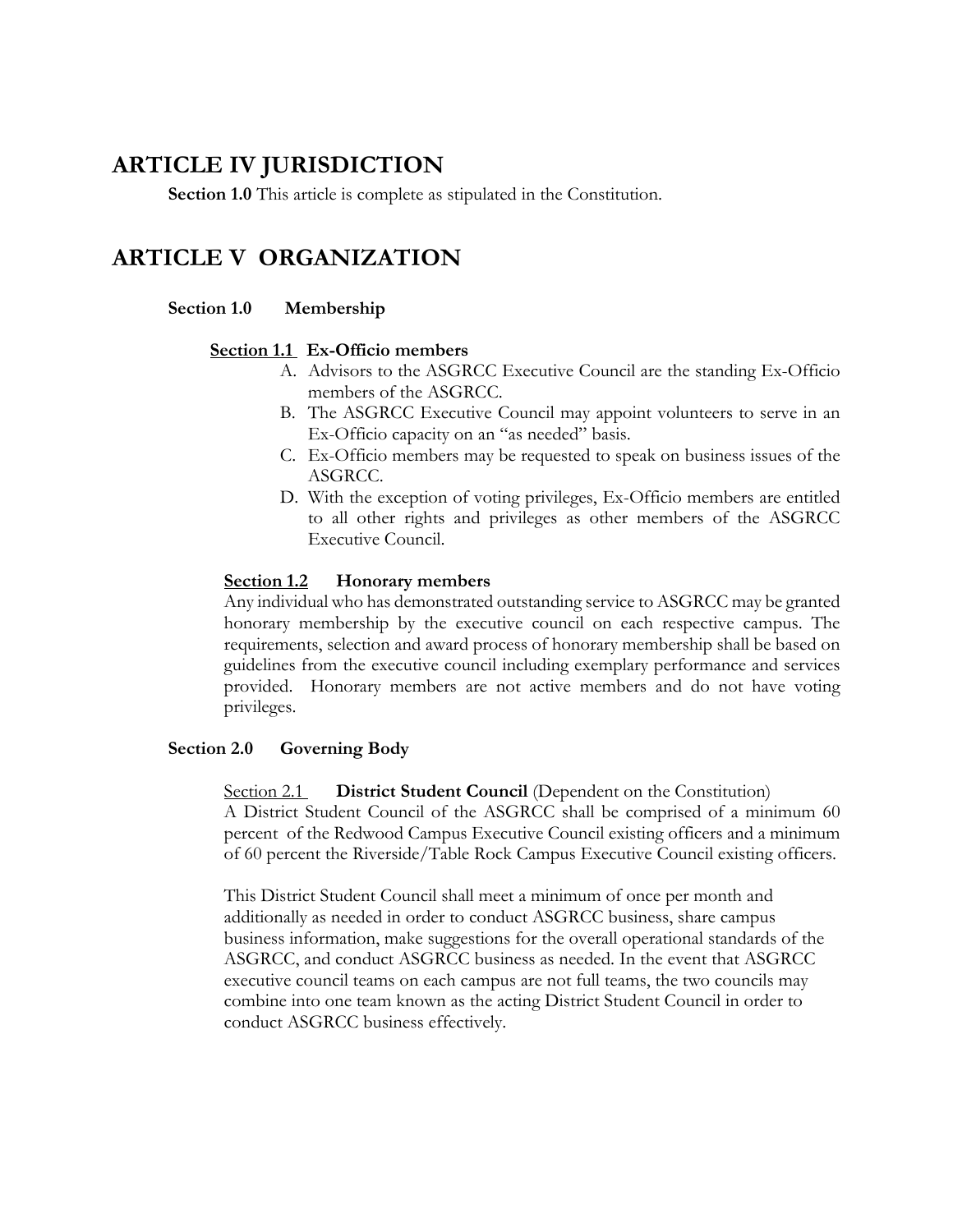#### Section 2.2 **Executive Council**

 ASGRCC on their respective campuses or collectively as an acting District Student Council. The Riverside/Table Rock Campus and the Redwood Campus shall each have an appointed Executive Council that shall be empowered to transact the business of the

 Council. Section 2.2a **Non-Voting Membership** Section complete as stipulated in The Constitution.

Section 2.2b **Voting Membership of the Executive Council:** Section Complete as stipulated in the Constitution. \*See Section 2.2c\*

 upon individual campus needs and/or the needs of the ASGRCC as a Section 2.2c **Voting Membership of the Executive Council changes\***  \*Each executive council and /or acting District Student Council reserves the right to fill and/or change the job descriptions based whole.

#### Section 2.2d **Ad hoc positions**

The Executive Councils may also include ad hoc positions that are non-voting in nature. These positions may be added to the Executive Council by the decision of the existing executive council and/or acting District Student Council.

#### Section 2.3 **Executive Power**

- combination of Ex-officio members and Executive Council members in A. Executive Power can be assumed by Ex-Officio members or a the event of resignation(s) such that a quorum can no longer be determined.
- appoint all vacant Executive Council positions as soon as possible. B. If such Executive Power is assumed, the primary objective shall be to
- Executive Power shall conduct the normal business of the ASGRCC. Section 2.4 **Sessions**  C. Those Executive Council members and Ex-Officio members holding

 meetings during active terms at Rogue Community College. Robert's Rules of Order Executive Council and/or acting District Student Council sessions are weekly are utilized to run meetings. Open public meeting laws are adhered to. Section 2.5

#### **Voting Members**

As stated in the Constitution, the following members of the Executive Councils shall be voting members: Vice-President, Director of Activities, Director of Clubs & Organizations, Executive Secretary, Student Resource Coordinator, Director of Publicity and Media, and Diversity Coordinator \*See Section 2.2c\*. The acting student body president may vote only in the event of a tie.

- A. The President retains the power of veto on any legislation of the ASGRCC. A.1 Veto power must be executed prior to formal approval of said
	- legislation.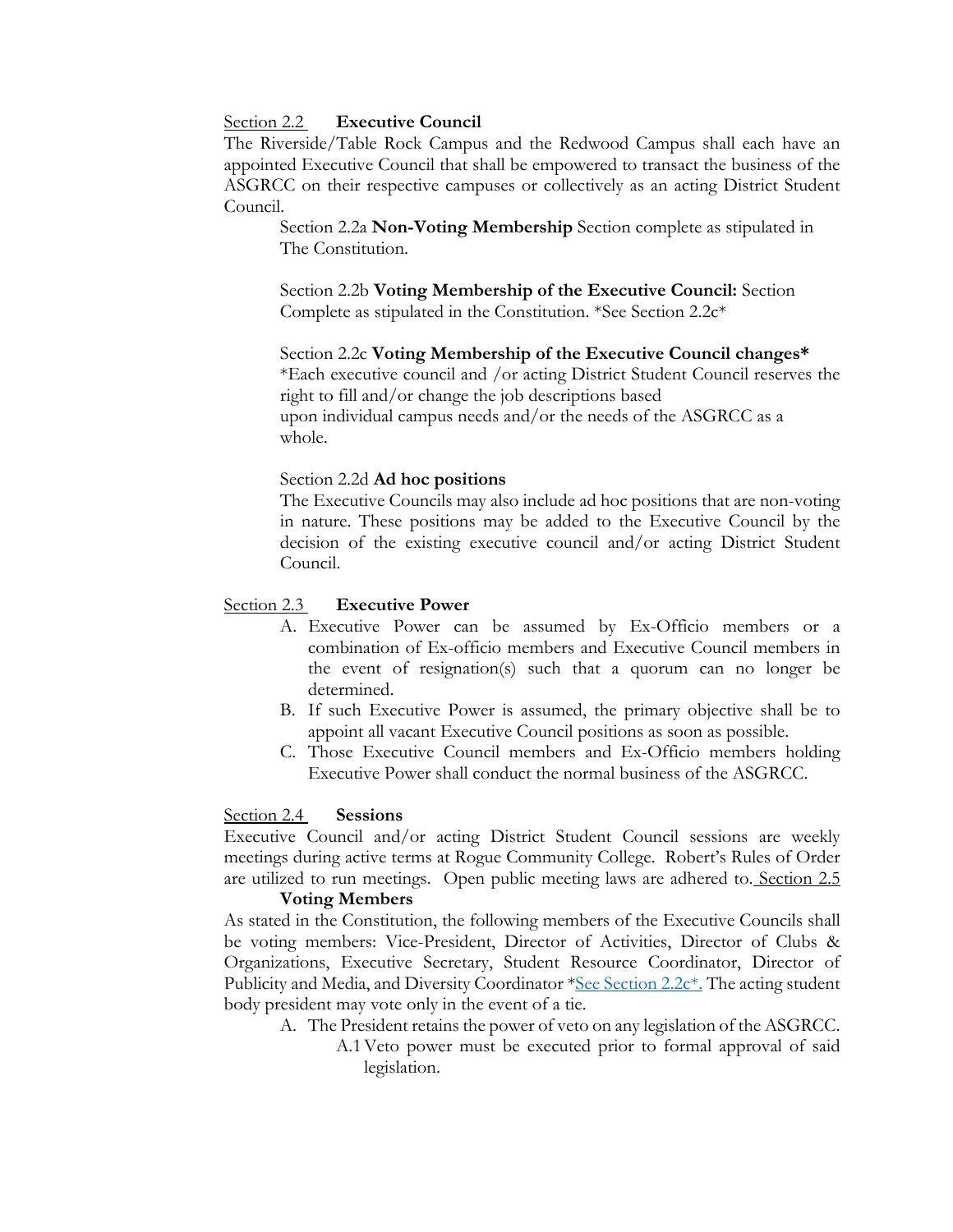Student Council. A.2 A veto may be over-ridden by a two-thirds (2/3) majority vote of the ASGRCC campus Executive Council and/or acting District

 considered to be non-voting members of the ASGRCC Executive Council. Section 2.7 **Term Limits**  Section 2.6 **Non-Voting Ad hoc Members** Appointed ad hoc members are

#### Section 2.7

 years from the start of their service. The three years are considered to be three full The maximum term of an Executive council officer regardless of position is three total academic years and do not include a partial year of service where a member joins the team partway into the school year.

#### **Section 3.0 Executive Council Qualifications and Responsibilities**

The following qualifications and responsibilities shall be followed by the Executive Council officers:

## Section 3.1 **Course Load**

 All Executive Council members must be enrolled in a minimum of six (6) credits at Rogue Community College. When ASGRCC is active during summer term, the enrollment requirement may be waived for summer term, but the student must be enrolled in a minimum of six (6) credits for the following fall term.

#### Section 3.2 **Grade Point Average**

All Executive Council members must maintain a cumulative G.P.A. of 2.5 or higher.

## Section 3.3 **Terms of Probation**

 If an Executive Council officer fails to meet the minimum cumulative G.P.A. of 2.5 or falls below a 2.5 for a single term, they will be granted one term of probation during the following term. Students must make successful academic progress towards rebuilding their GPA.

#### Section 3.4 **Failure to Meet Minimum Academic Standards**

 following their term of probation, the student shall be removed from their Executive Student Council. If an Executive Council officer fails to achieve the minimum standards during or Council position without a vote of the Executive Council and/or acting District

# Student Council.<br><u>Section 3.5</u> **Support of Governing Documents**

 Executive Council, pursuant to the procedures outlined within the bylaws. Executive acting District Student Council. All Executive Council officers shall faithfully support and adhere to the concepts and principles as set forth in the Constitution and Bylaws. Failure of the Executive Council officer to meet position roles and responsibilities will be a cause for removal from the Council members agree to abide by terms and conditions of the Student Code of Conduct. Any administrative findings showing a failure to abide by the Student Code of Conduct may constitute RCC and/or ASGRCC sanctions up to and including dismissal from the Executive Council without a vote of the Executive Council and/or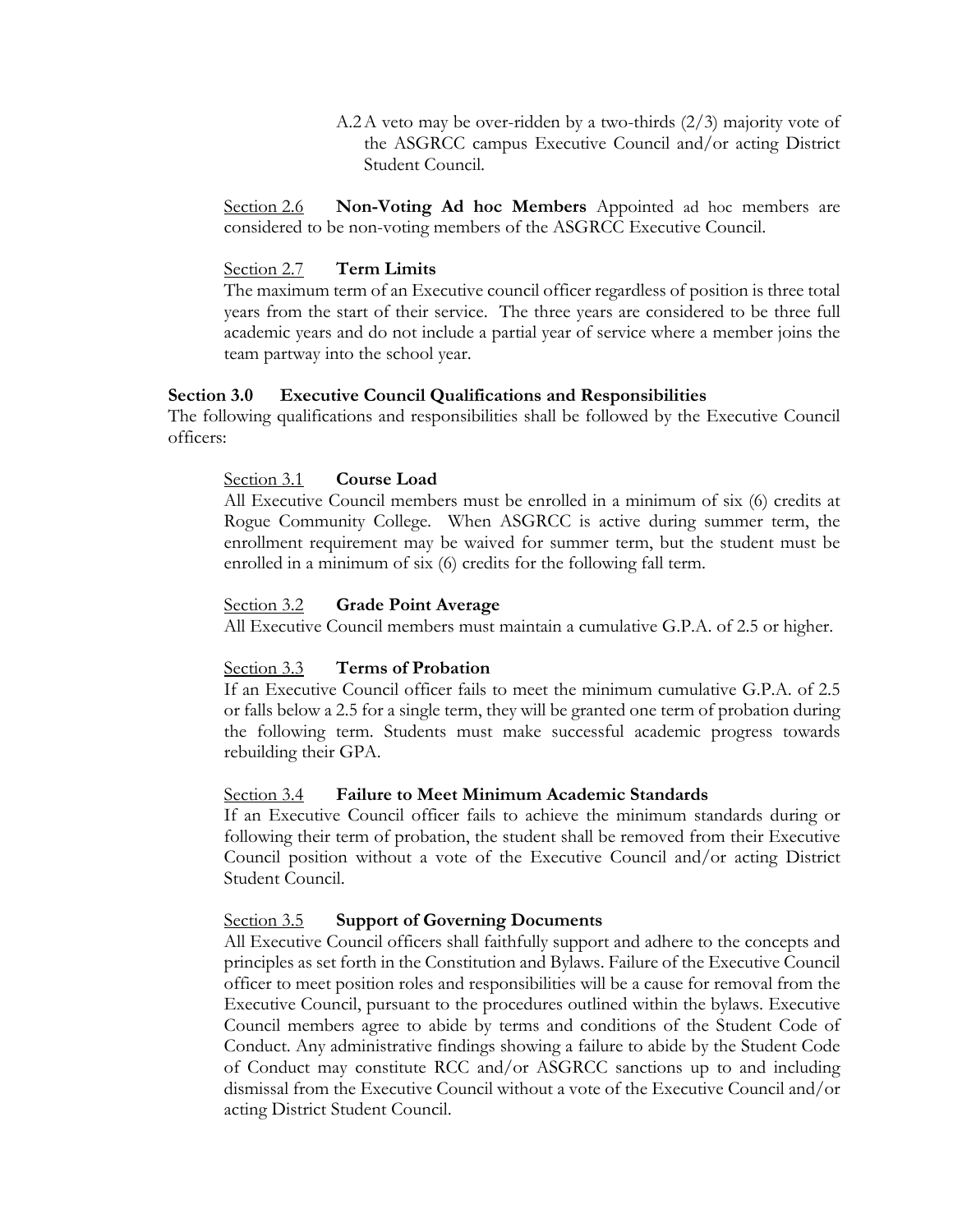Section 3.6 **Qualifications/Responsibilities pertinent to all positions** 

#### **\*\*\*See ASGRCC Application or Standard Operations Procedures Manual for specific volunteer position descriptions**

#### **A. Qualifications**

**A.1** Candidates must be familiar with the role of ASGRCC.

 Success, community service, and civic engagement at RCC. **A.2** Candidates should have a strong desire to improve students' lives, academic

**A.3** Candidates must be able to work independently and as a part of a team

**A.4** Candidates must have a strong desire to learn RCC's systems, procedures, and policies.

#### **B. Responsibilities**

 trainings/work session. **B.1** Maintain weekly ASGRCC related volunteer hours during a term; this includes the posting of office hour(s), attending weekly Executive Council Sessions, and a weekly

 **B.2** Must maintain weekly verbal and/or electronic communication with their team, advisor, and other campus counterpart when applicable.

 **B.3** Communicate effectively and in a professional manner with ASGRCC executive officers, students, faculty, staff, and administration.

**B.4** Recruit new executive officers for open positions.

 **B.5** Train the replacement officer for their position, according to the ASGRCC Constitution, Bylaws and SOPM.

**B.6** Participate in college welcome activities, new student orientation, and recruitment events as needed.

**B.7** Maintain a high level of professionalism while serving as a member of the Associated Student Government and maintain that level of professionalism at all times while on an RCC campus, at an RCC event, and on RCC related social media platforms.

**B.8** Perform other duties as assigned by the ASGRCC Advisors and other lead executive officers of the Associated Student Government.

#### **Section 4.0 Remuneration**

Dependent upon the availability of annual ASGRCC allocations, remuneration for Executive Council officers shall be dependent upon fulfilling volunteer position descriptions and allocated as follows:

Section 4.1 Providing that the roles and responsibilities of the office are met, stipend distributed at the completion of each term, to include a term of academic appointed members of the Executive Councils shall receive an annually determined probation, if necessary. Should the officer be removed from, or choose to leave, office for any reason during the term, this stipend may be prorated based upon service completed, as defined in the SOPM.

Section 4.2 Dependent upon the role and scope of an ad hoc appointment, ad hoc positions may or may not receive a stipend. This will be determined by the position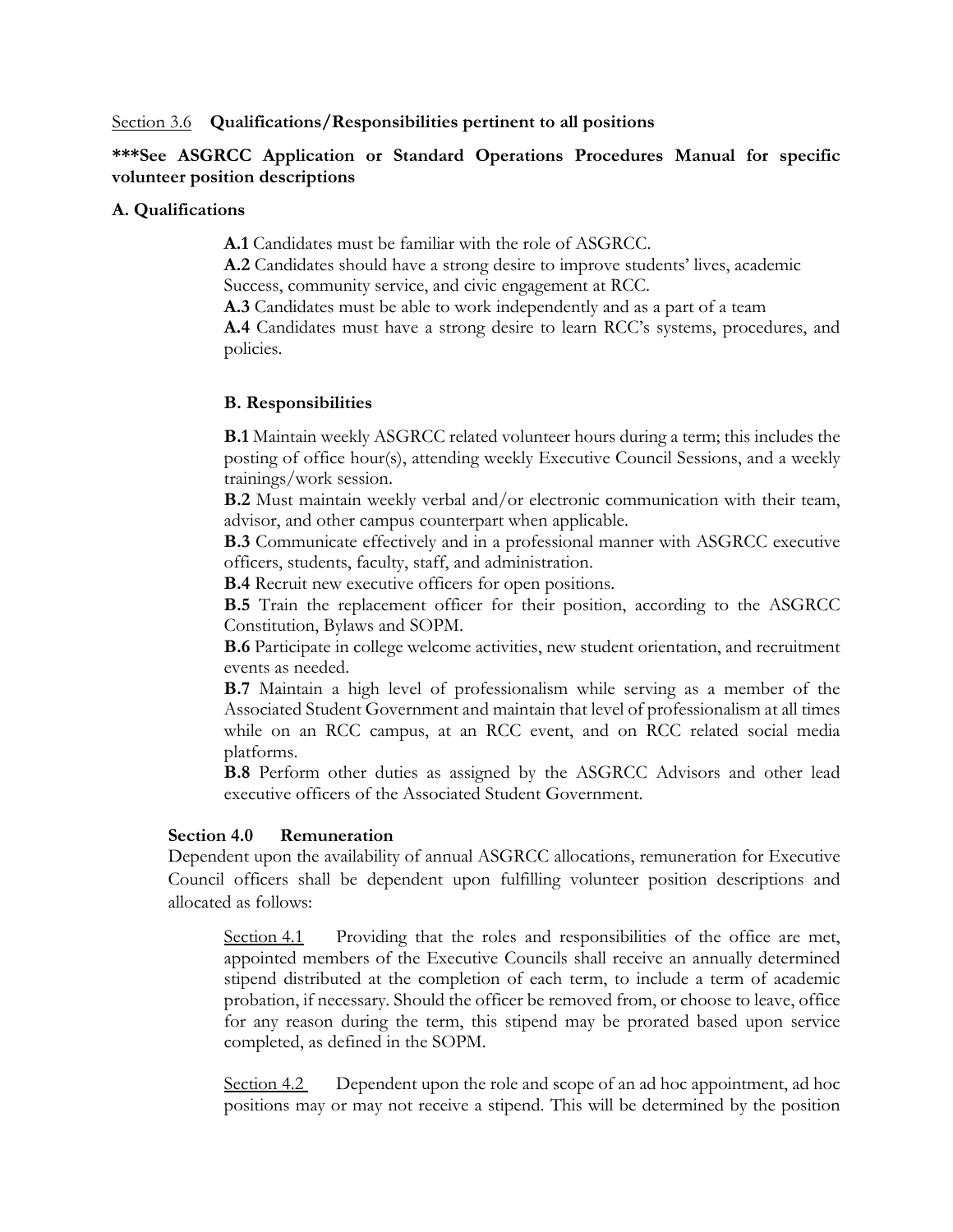District Student Council, and enacted at the time of appointment. This would apply description as delineated by the executive council on the respective campus, and/or to assistant positions.

## <span id="page-8-0"></span>**ARTICLE VI EXECUTIVE COUNCIL OPERATIONS**

## **Section 1.0 Judicial, Administrative and Legislative**

#### Section 1.1 **Interpretation of the Constitution and/or Bylaws**

 In the event that questions arise regarding constitutional interpretation or procedural implementation as specific in these bylaws, the ASGRCC will consult the ASGRCC Advisors and/or Director. In the event there is a conflict between executive council students and the ASGRCC Advisors and/or Director, a Judicial Review Board shall be convened that will investigate the issues and render a binding decision.

## Section 1.2 **Convening a Judicial Review Board**

 Requests for Judicial Review Board interpretation must be made in writing via email to the Director*.* The Director will initiate an investigation into the merits of the request and convene a Judicial Review Board to make a decision, if necessary.

#### Section 1.3 **Judicial Review Board Membership**

The Judicial Review Board shall be comprised of one campus manager, one campus faculty member, one campus classified staff member, and two students not currently affiliated with the ASGRCC Executive Council.

#### Section 1.4 **Judicial Review Board Process**

In the event a Judicial Review Board (JRB) needs convened, the director identifies the team and sets the schedule.

An email convening the group, clarifying the purpose, and setting meeting dates and times is sent. Any documentation is attached to the final email prior to the convening board. The director is responsible for communicating the final decision to the student.

Judicial Review Board Process Agenda

- Open and clarify purpose and process of session: 10 minutes.
- Q& A between JRB, ASG advisors and director: 10 minutes.
- Student joins meeting with JRB and director: 10 minutes.
- Student leaves meeting
- IRB moves to a waiting room for deliberation: 15 or more minutes.
- Director waits in zoom room for final recommendations.
- JRB delivers final recommendation to director: 5 minutes.

## **Section 2.0 Voting members**

This section is complete as stipulated in Article V. Section 2.2C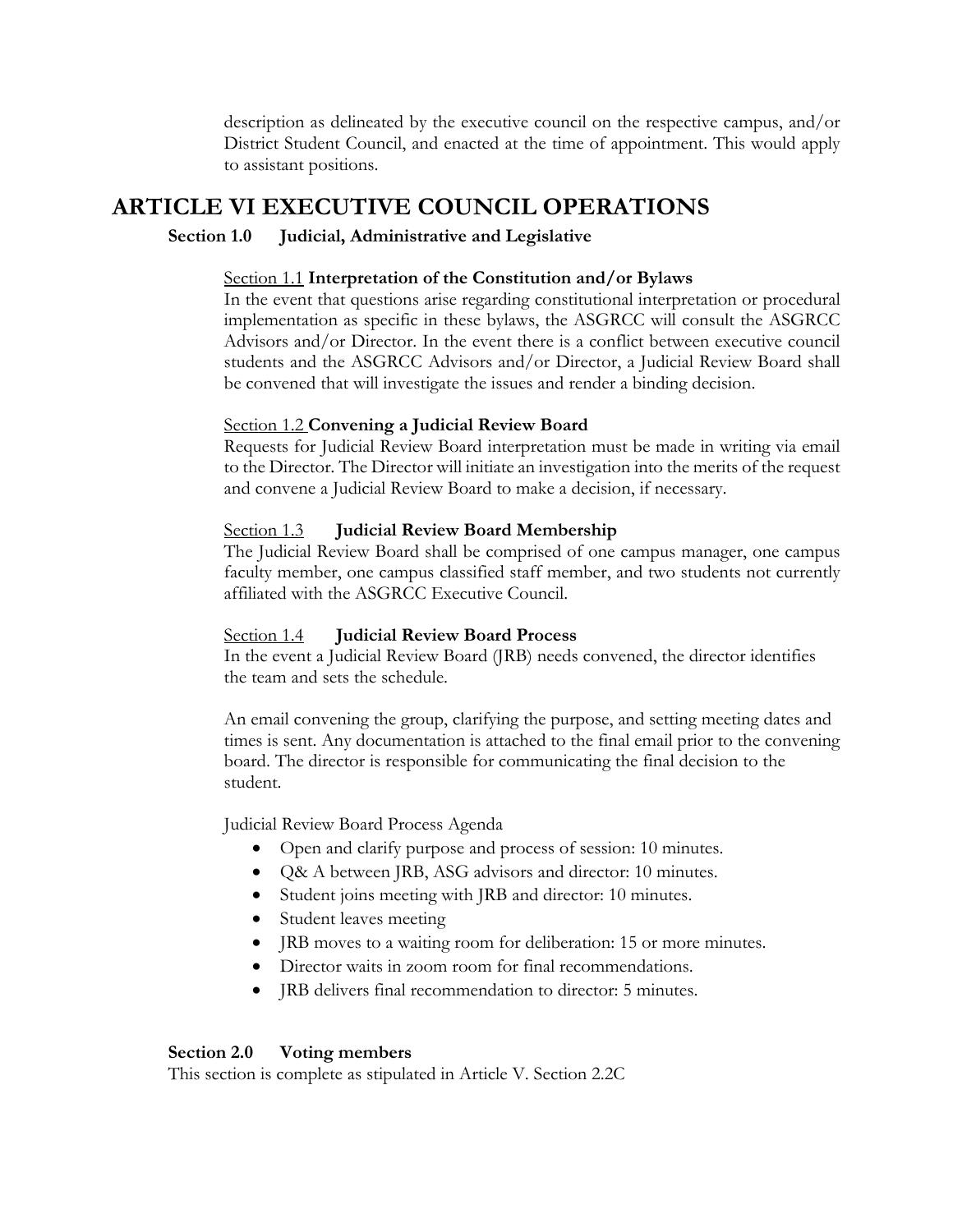#### **Section 3.0 Proxy voting**

 Proxy voting may not occur. Voting may still occur by virtual attendance at a meeting in the event that an officer is unable to attend in person.

## <span id="page-9-0"></span>**ARTICLE VII MEETINGS**

#### **Section 1.0 Regular Meetings**

Regular official meetings of the Executive Council shall be determined in date, time, and location, at the beginning of each term or prior to the beginning of the term. Special circumstances may cause meeting times to change. This schedule is public information as mandated by Oregon Open Meeting laws.

#### Section 1.1 **Special Meetings**

information Special official meetings of the Executive Council and/or acting District Student Council may be initiated by a two-thirds (2/3) majority vote of the Executive Council and/or acting District Student Council. This schedule addendum is public

# information. Section 1.2 **Meeting Agenda**

 will be approved and amended at the beginning of the meeting. All official business An agenda shall be prepared, distributed, and posted in public domains a minimum of three business days prior to each regular and special Executive Council Meeting. The Agenda is public information as mandated by [Oregon Open Meeting laws. T](https://www.doj.state.or.us/oregon-department-of-justice/public-records/attorney-generals-public-records-and-meetings-manual/ii-public-meetings/#_Toc11743461)he agenda must be posted three days in advance. Amendments are information items only.

#### Section 1.3 **Meeting Minutes**

Minutes shall be kept for each regular and special official Executive Council meeting and District Student Council meetings. The minutes are public information and are to be made available upon request as mandated by Oregon Open Meeting laws.

A. Approval of minutes. The minutes of every Executive Council Meeting must be approved at an official meeting following the recorded meeting. Minutes are approved by a simple majority vote. The minutes do not become official until they are approved.

#### **Section 2.0 Rules of Conduct**

This section is complete as stipulated in the Constitution.

#### **Section 3.0 Quorum**

 This section is complete as stipulated in the Constitution.

# <span id="page-9-1"></span> **ARTICLE VIII APPOINTMENTS**

 ASGRCC. All positions will be appointed by the outgoing Executive Councils. Recruitment may occur Official appointments will be held in the spring term of each academic year for the offices of as early as winter term. Official appointments can be conducted throughout the school year when there are open positions available.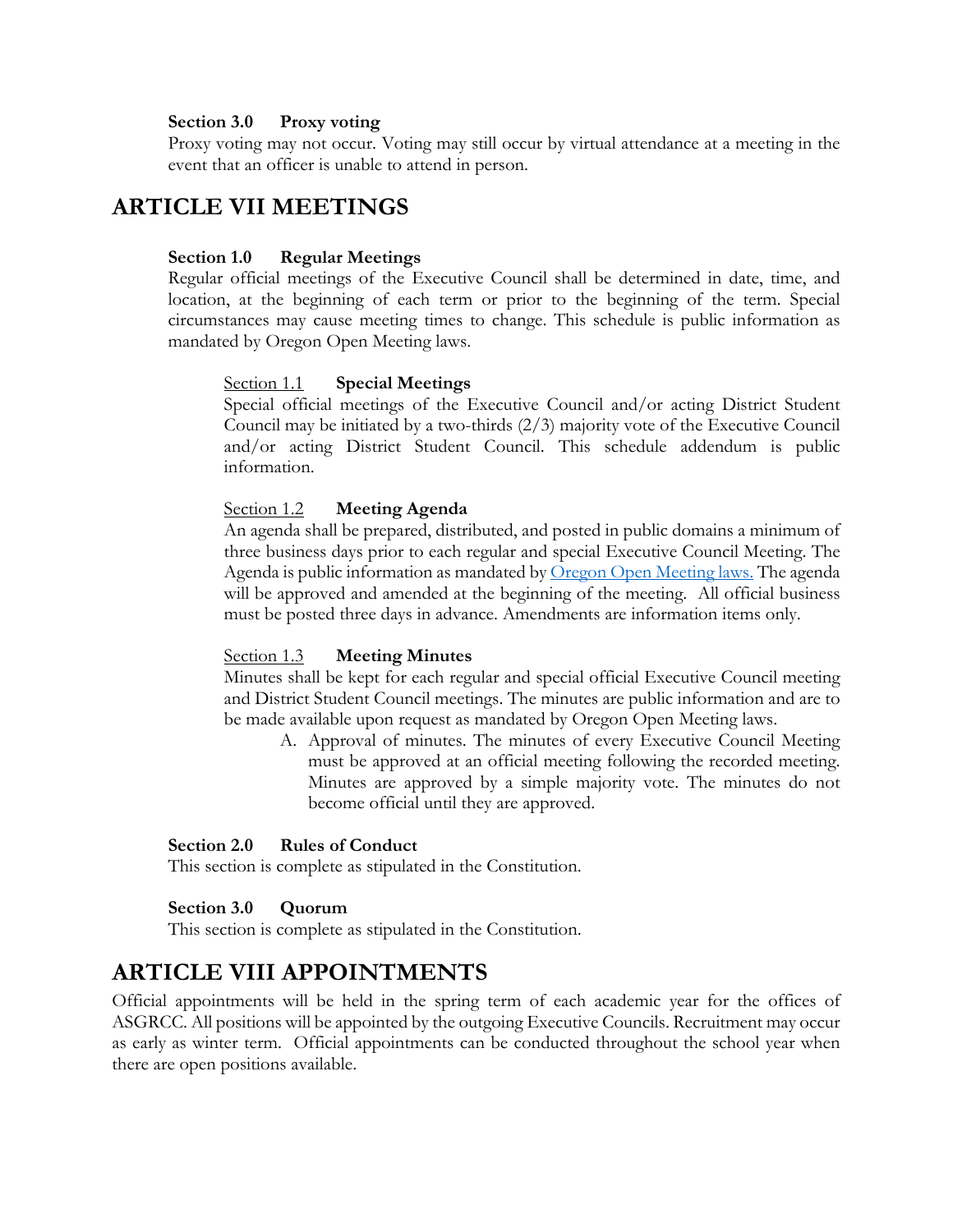In the event there is no quorum met by the executive council then the ex-officio members will assist in the process of selecting and appointing new ASGRCC members.

# <span id="page-10-0"></span>**ARTICLE IX BYLAWS**

<span id="page-10-1"></span>This article is complete as stipulated in the Constitution.

# **ARTICLE X FINANCE**

#### **Section 1.0 Student Activities Funds**

This section is complete as stipulated in the Constitution.

#### **Section 2.0 Student Fees**

This section is complete as stipulated in the Constitution.

## **Section 3.0 Expenditure**

All expenditures shall be conducted in an ethical manner that follows standard procedures and accounting methods.

# <span id="page-10-2"></span>**ARTICLE XI CLUBS AND ORGANIZATIONS**

**Section 1.0 Membership** 

This section is complete as stipulated in the Constitution.

## **Section 2.0 Official Recognition**

 club meetings, and regular attendance at monthly Inter Club Council (ICC) meetings. Club Official recognition shall be granted to all clubs and organizations that meet the following requirements: An ASGRCC club application, (2) club officers who are current RCC students, a club constitution, a club advisor who is an RCC staff or faculty member, regular scheduled absences at ICC meetings may be excused due to unforeseen circumstances such as emergency situations, and/or illness. Clear communication with ASGRCC from club advisors and/or club officers is necessary to maintain official recognition.

 New clubs can charter at any time during the academic year. Returning clubs are expected to recharter in the fall term of each year. Club charters are active from fall to fall terms annually. Clubs have (2) additional probationary term to retain funds without access to complete their charter, as well as hold official recruitment activity.

#### **Section 3.0 Revocation**

 Council and/or acting District Student Council. Section 3.1 **Revocation Process** Official recognition may be revoked from any club or organization that is in violation of any of these requirements or for other extreme reasons as deemed necessary by the Executive

#### **Revocation Process**

 Revocation of official recognition must be by a two-thirds (2/3) majority vote of the Executive Council and/or acting District Student Council.

Section 3.2 **Revocation Notice**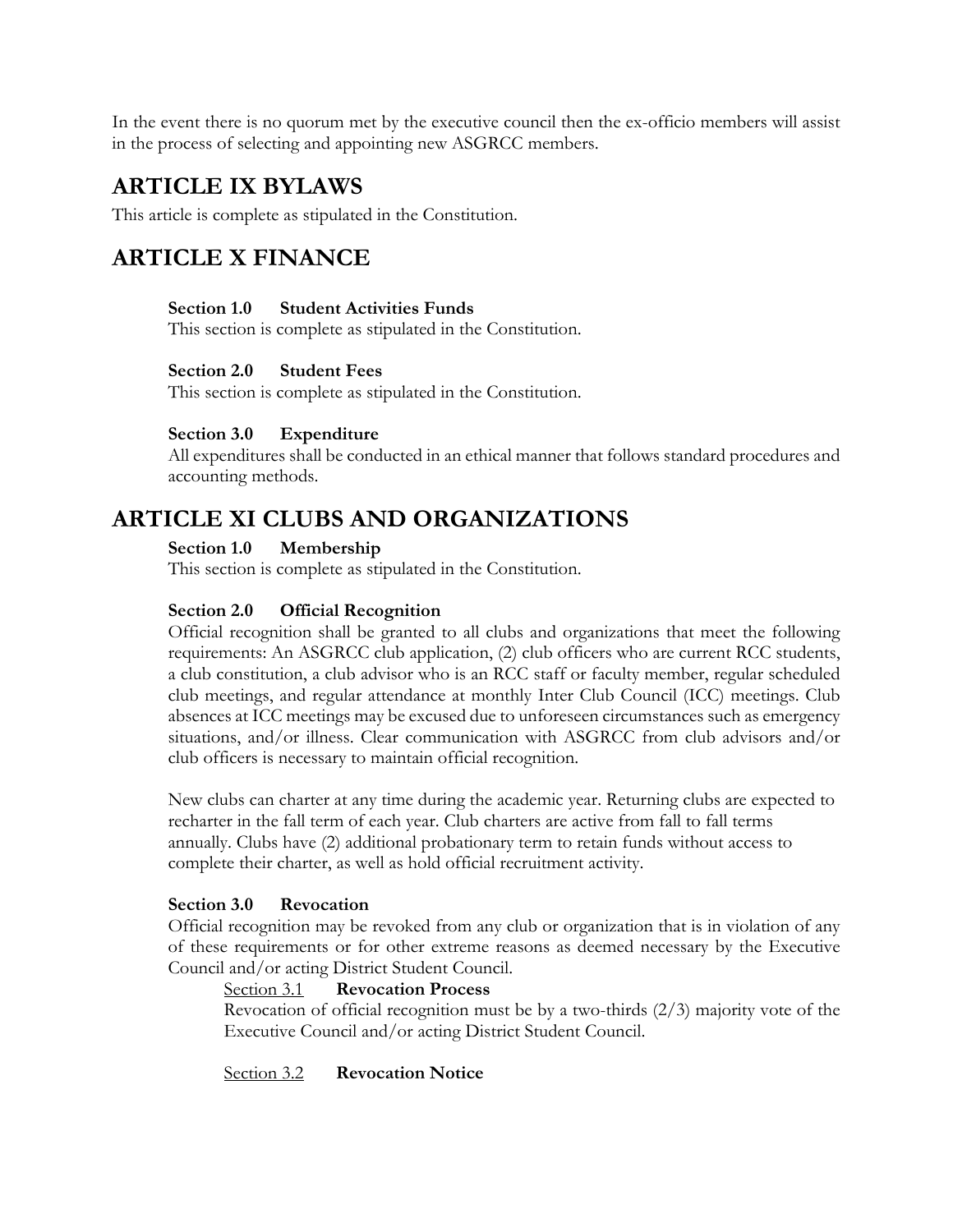Clubs and organizations that are subject to revocation must be notified in writing via email as to the reasons for revocation. Clubs and organizations must also be notified as to when they might reapply for official recognition and of whatever measures must be taken by the club or organization before this application would be granted.

# <span id="page-11-0"></span>**ARTICLE XII CAMPUS/VIRTUAL ACTIVITIES**

## **Section 1 Provision of Activities**

This section is complete as stipulated in the Constitution.

## **Section 2.0 Activity Guidelines**

This section is complete as stipulated in the Constitution.

## **Section 3.0 Activity Requirements**

This section is completed as stipulated in the constitution.

# <span id="page-11-1"></span>**ARTICLE XIII PUBLICATIONS**

 fliers, brochures, posters, bookmarks, social media outlets, websites, advertisements, newsletter(s), etc. This article is complete as stipulated in the Constitution. Publications include, but are not limited to:

# <span id="page-11-2"></span>**ARTICLE XIV AMENDMENTS**

This article is complete as stipulated in the Constitution.

# <span id="page-11-3"></span>**ARTICLE XV RATIFICATION**

This article is complete as stipulated in the Constitution.

# <span id="page-11-4"></span>**ARTICLE XVI STUDENT RIGHTS AND RESPONSIBILITIES**

The Student Rights, Freedoms and Responsibilities policy is found here. [www.roguecc.edu/BOE/policies/AP5999.asp](http://www.roguecc.edu/BOE/policies/AP5999.asp) 

# **ARTICLE XVII REMOVAL FROM OFFICE, INITIATIVE, RECALL AND REFERENDUM**

<span id="page-11-5"></span> **Section 1.0 REMOVAL FROM OFFICE** In the event that an Executive Council officer is accused of acts of misfeasance, malfeasance or nonfeasance, that officer has a right to due of the Executive Council. The date of this meeting will be included in the written notice the process in disputing these accusations. The accused officer needs to be informed in writing of all charges and be given an opportunity to defend themselves before a closed, executive session accused officer receives. Executive Council will be notified at the time of official write-up.

 member at least five (5) business days prior to the scheduled executive session that will hear details of the case. The Executive Council will be notified of the charges at this Section 1.1 All charges must be documented in writing and provided to the time (or sooner if applicable.) The advisors will make the official notification via email.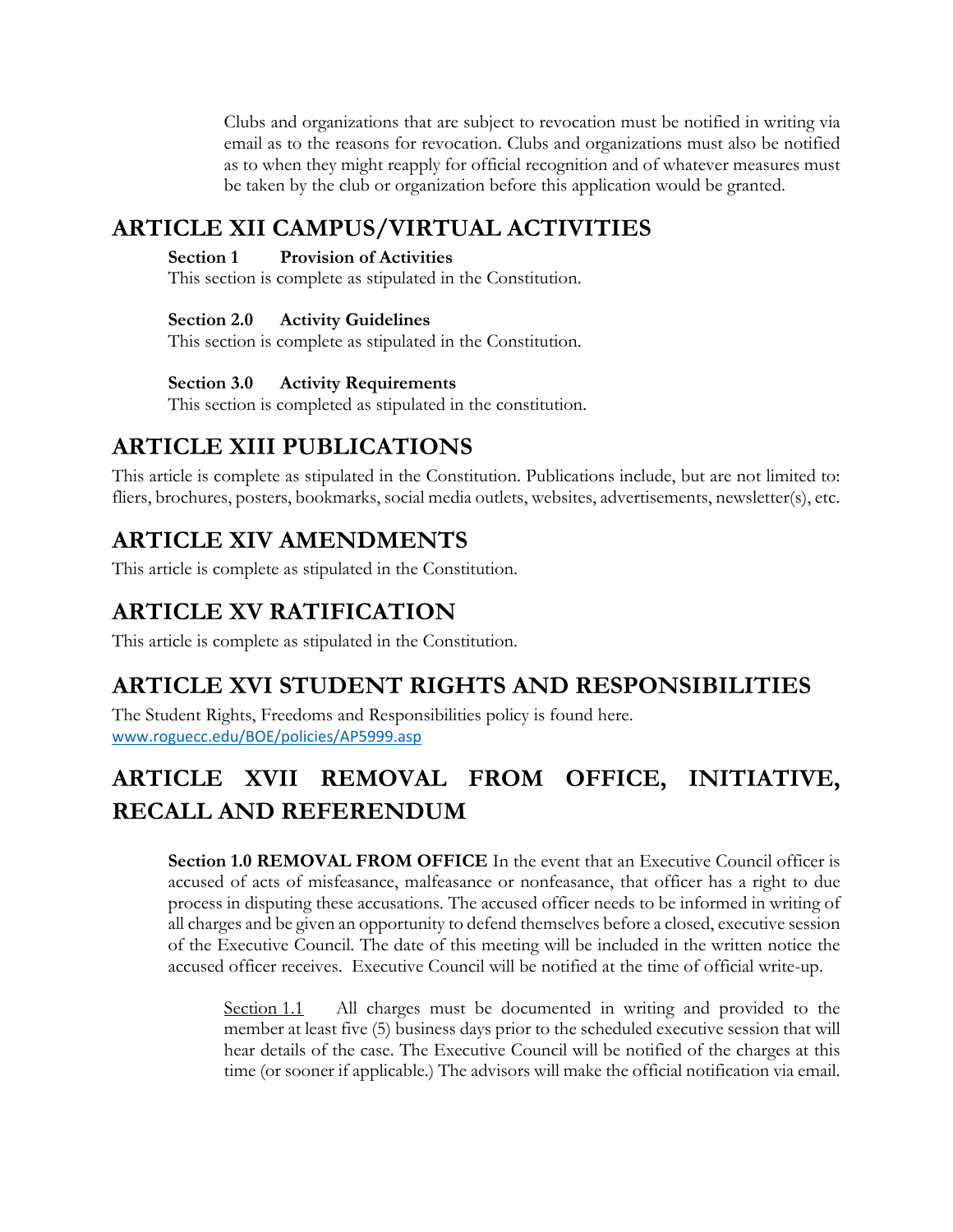A copy of the final reprimand letter will be provided to all executive council members. This process is a serious matter and strict confidentiality must be maintained.

Section 1.2 Upon learning of the charges being proffered, the officer may choose to resign their position prior to charges being formally proffered during executive session or defend themselves against any and all charges.

Section 1.3 Following the executive session where the charges are being heard, the Executive Council shall then render a decision regarding said officer's status on the Executive Council. This decision shall be rendered through anonymous written ballot, with majority rule being applied. A quorum must exist at this executive session and proxy votes will not be permitted.

Section 1.4 Should the accused officer disagree with the majority vote decision; they may appeal this decision to the Director. Appeals against the majority decision must be filed in writing with the Director no more than three (3) business days after the decision, and the appeal is based solely upon the decision-making process. Pending this appeal, the decision of the Director shall be considered to be final.

#### **Section 2.0 RECALL**

the submission of a petition of recall with 50 RCC student body signatures.<br>Section 2.1 Any appointed officer of the Executive Council may be recalled. A The matter of recall shall be referred to the Executive Council's Judiciary Review Board upon

 Judiciary Review Board to the Executive Council. The decision of the Judiciary Review Board is final. petition of recall may be submitted to the ASGRCC Advisor or Director. The Director will convene the Judiciary Review Board and report the recommendation of the

#### **Section 3.0 Vacancies**

 of the Executive Council. During the initial term of appointment, the new member must meet scheduled transition for that office is held. In the event of vacancies, the Executive Council President will call for nominations of qualified applicants to interview and possibly fill vacancies on the Executive Council, with formal appointment by a two-thirds majority vote of the Executive Council. If the Executive Council President resigns, is removed, or is subject to recall, appointees will be nominated by a member all requirements of council membership, in order to be eligible for pro-rated benefits of membership. The appointee shall serve the remaining term of office until the regularly

 appointees for executive council membership and conduct interviews accordingly. In the event that there is not a quorum of students, the ex officio members would seek

#### **Section 4.0 Special Initiative**

A petition containing a minimum of 50 signatures of the Student Body will be sufficient to warrant a special initiative, referendum, or recall. The petition will be handled in accordance with the Bylaws.